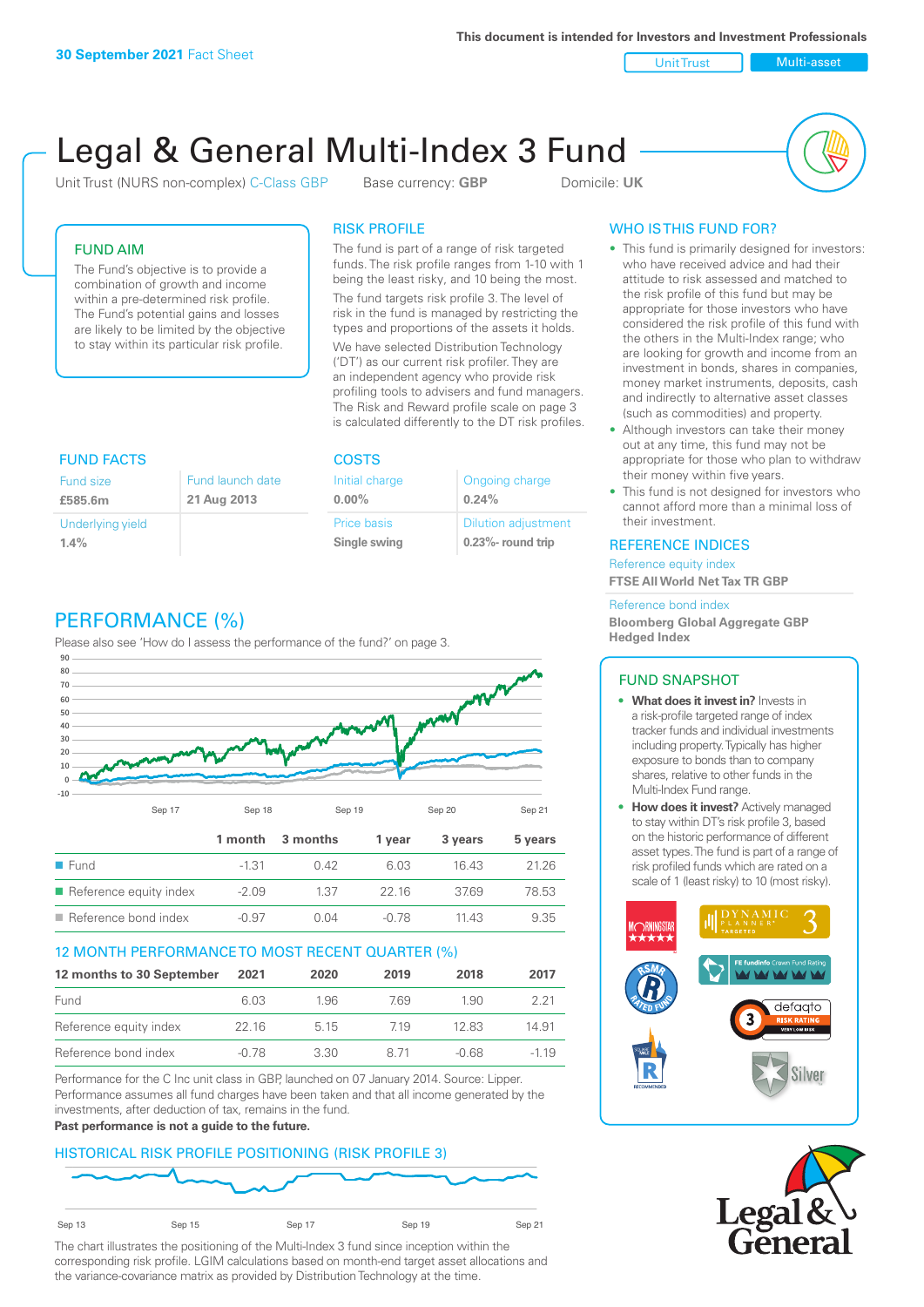# Legal & General Multi-Index 3 Fund

Unit Trust (NURS non-complex) C-Class GBP

# PORTFOLIO BREAKDOWN

All data source LGIM unless otherwise stated. Totals may not sum due to rounding.





## FUND MANAGERS

The fund managers have responsibility for managing the multi-index fund range. They are part of the Multi-Asset Funds (MAF) team in LGIM. This team focuses on designing and managing multi-asset funds that are tailored to match the specific objectives of various client types. The team sits within a wider Asset Allocation team which combines both depth of experience with a broad range of expertise from different fields, including fund management, investment consulting and risk management roles.

# TOP 10 HOLDINGS (%)

| Cash                                                   | 16.0 |
|--------------------------------------------------------|------|
| L&G All Stocks Gilt Index Trust                        | 13.5 |
| L&G Sterling Corporate Bond Index Fund                 | 8.5  |
| <b>LGIM Global Corporate Bond Fund</b>                 | 7.0  |
| L&G UK Index Trust                                     | 5.0  |
| L&G Emerging Markets Government Bond (US\$) Index Fund | 3.5  |
| L&G Japan Index Trust                                  | 3.5  |
| L&G US Index Trust                                     | 3.3  |
| L&G Global Infrastructure Index Fund                   | 2.8  |
| L&G Global Inflation Linked Bond Index Fund            |      |